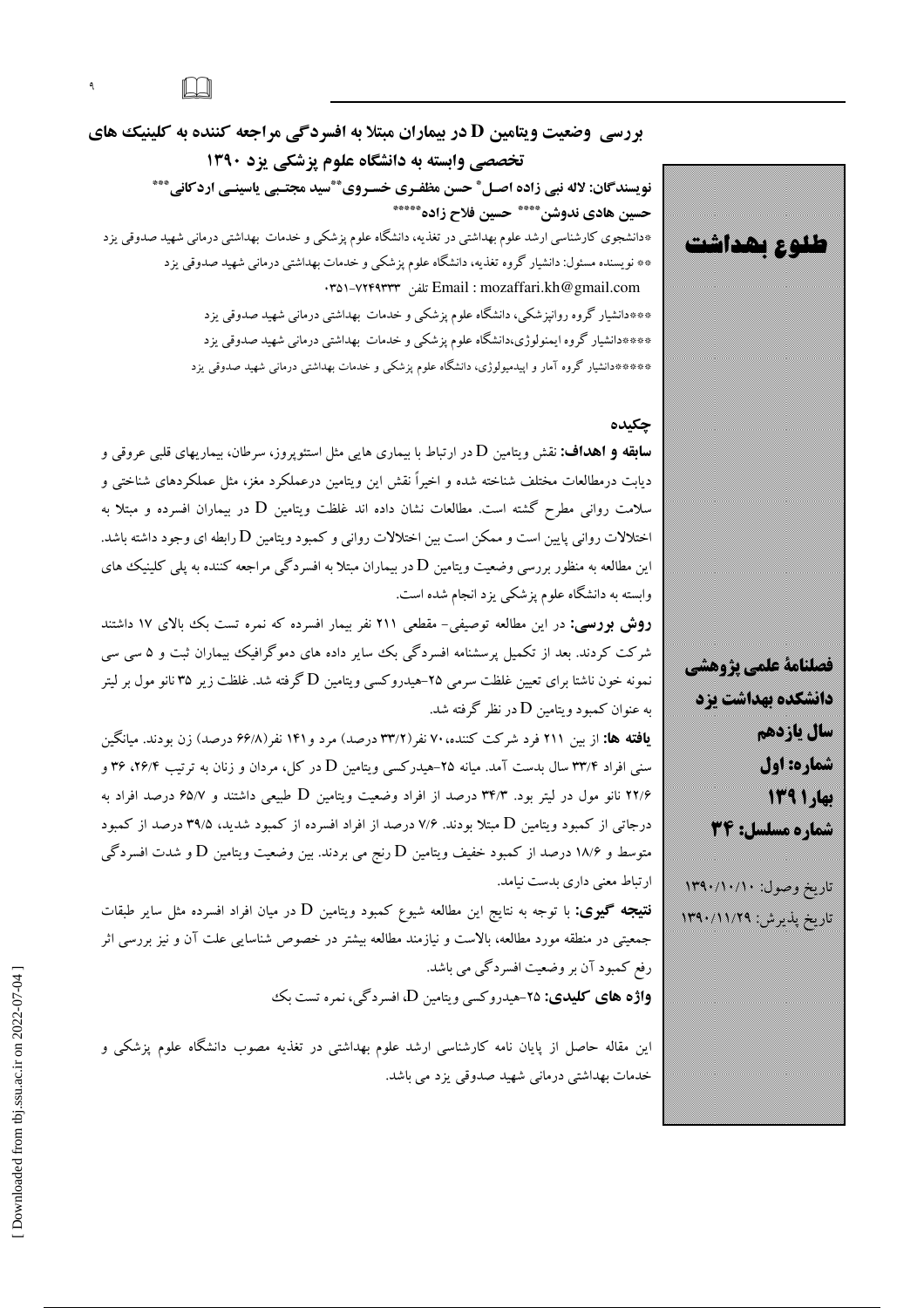ویتامین D یک ویتامین محلول در چربی است که نقش دوگانه  $D$  ای را به عنوان ویتامین و هورمون بازی می نماید. ویتامین هنگام مواجهه با نور خورشید در پوست تولید می شود. برای اینکه این ویتامین به طور بیولوژیکی فعال شود ابتدا باید در کبد به ۲۵هیدروکسی ویتامین D هیدروکسیله شده سپس در کلیه به او ۲۵ هیدروکسی ویتامین D، که فرم فعال این ویتامین است، تبديل شود (١).

مقدمه

منابع غذایی این ویتامین محدود است، به طوری که تنها منبع غنی آن روغن کبد ماهی می باشد و در مقدار کم و متغیری در کره، خامه، زرده تخم مرغ و جگر یافت می شود. بنابراین کمبود نسبی آن به خصوص در کشورهایی که مواد غذایی با ویتامین D غنبی سازی نمی شوند، بسیار شایع است (۲).

در سال های اخیر گزارش های متعددی مبنی بر شیوع بالای کمبود ویتامین D در کشورهای توسعه یافته و در حال توسعه منتشر شده است (۳،۴). مطالعاتی که در مورد وضعیت ویتامین در ایران انجام شده نیز نشانگر شیوع بالای کمبود این ویتامین  ${\rm D}$ در کشور ما می باشد. در مطالعات مختلف شیوع کمبود این ويتامين در ايران از ۴۴/۸٪ تا ۷۹/۶٪ متفاوت است (۵،۶). همچنین مطالعاتی که در شهر یزد انجام گرفته علی رغم موقعیت جغرافیایی و آب و هوای شهر یزد که شهری آفتابی محسوب می شود شیوع بسیار بالای کمبود ویتامین D را نشان می دهند. به طوری که در مطالعات مختلف شیوع کمبود این ویتامین در یزد در گروه های مختلف ۶۰٪ تا ۹۱/۵٪ متفاوت است (۹–۷). نقش ویتامین  ${\rm D}$  در ارتباط با بیماری هایی مثل استئوپروز، سرطان، بیماریهای قلبی عروقی، سیستم ایمنی و دیابت در

مطالعات مختلف شناخته شده (١٢–١٠) و اخيراً نقش اين ویتامین در توسعه و عملکرد مغز، مثل عملکردهای شناختی و سلامت روانی مطرح گشته است (۱۳،۱۴،۱۴).

مطالعلت مختلفی در مورد ارتباط بین ویتامین D و افسردگی انجام شده، هر چند نتایج این مطالعات متناقض می باشند (٢٢-۱۵) ولی دلایل بیولوژیکی فراوانی برای وجود نقش احتمالی ویتامین D در توسعه و عملکرد مغزی وجود دارد. از دلایل بیان شده برای وجود نقش ویتامین D در افسردگی حضور ۱و۲۵ دی هیدروکسی ویتامین D ، فرم فعال این ویتامین، در بافت مغز و وجود گیرنده های ویتامین D و آنزیم فعال کننده این ویتامین (یک آلفا هیدروکسیلاز) و سیتوکروم P450، که هیدروکسیلاسیون کلسی دیول را به فرم فعال ویتامین D کاتالیز می کند، در نواحی مختلف سیستم عصبی مرکزی از جمله آمیگدال است. آمیگدال، ناحیه ای است که احساسات و رفتار را در انسان كنترل مى كند (٢٤،٢۵). با توجه به دلايل فوق و برخی مطالعات انجام شده در این زمینه به نظر می رسد کمبود ویتامین D در بروز افسردگی می تواند نقش داشته باشد  $(11, 17)$ 

اختلال افسردگی با کاهش کیفیت زندگی، افزایش مرگ ومیر و احتمال افزایش ابتلا به بیماریهای مختلف در ارتباط است و عدم درمان این اختلال آسیب های روانی و عوارض اجتماعی و اقتصادی بسیاری برای بیماران ایجاد می کند (۲۶). میزان شیوع افسردگی در استان یزد در سال ۱۳۷۸، ۱۰/۵ درصد گزارش شده است (۲۷).

با توجه به فقدان اطلاعاتی در خصوص وضعیت ویتامین D در بیماران افسرده و نیز وفور بالای کمبود ویتامین D در سایر

 $\Box$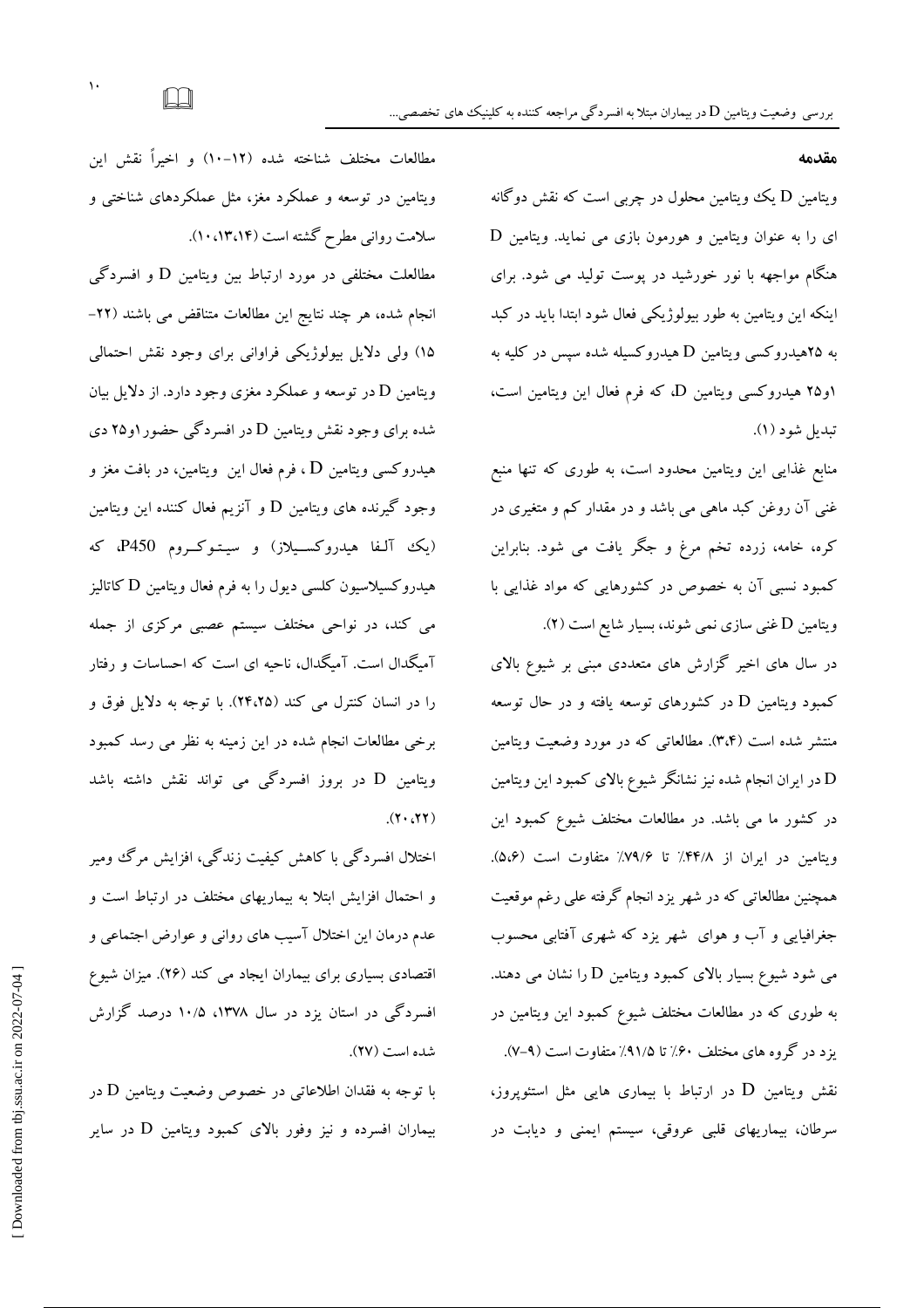طبقات جمعیت در منطقه و بالا بودن شیوع افسردگی درمنطقه، این مطالعه به منظور بررسی وضعیت ویتامین D در بیماران مبتلا به افسردگی مراجعه کننده به کلینیک های تخصصی دانشگاه درشهر یزد صورت گرفت.

## روش بررسی

افراد مشارکت کننده در این مطالعه توصیفی-مقطعی شامل زنان و مردان در محدوده سنی ۶۰–۲۰ سال بودند که حداقل دو هفته قبل از مراجعه طبق نظر روانیزشک علائم افسردگی داشتند. این افراد از کلینیک های تخصصی وابسته به دانشگاه علوم پزشکی یزد در بهار و تابستان سال ۱۳۹۰ که حائز معیارهای لازم بودند در مطالعه شرکت داده شدند. شرایط ورود به مطالعه نداشتن بیماری روحی روانی دیگر غیر از افسردگی، نداشتن اختلالات قلبی عروقی، کلیوی و کبدی، بیماری دیابت، وشرایط فیزیولوژیکی خاص مانند بارداری و شیردهی، عدم مصرف داروهای ضد افسردگی و عدم مصرف مکمل های تغذیه ای درطول ۳ ماه گذشته بود. با در نظر گرفتن شیوع تقریبی ۲۵ درصد برای کمبود ویتامین D و احتمال خطای ۱/۰۶ و ضریب اطمینان ۹۵ درصد یا استفاده از فرمول n=z $^2$ pq/d $^2$  حجم نمونه ۲۰۰ نفر بر آورد شد که در نهایت ۲۱۱ نفر در محدوده زمانی یاد شده، وارد مطالعه شدند.

پس از توضیح در خصوص اهداف و روش انجام مطالعه به افراد و تکمیل پرسشنامه بک، از افرادی که نمره تست بک بالای ۱۷ داشتند، بعد از امضای فرم رضایت آگاهانه، نمونه خون ناشتا اخذ شد. برای تعیین شدت افسردگی از پرسشنامه بک Beck ۲ (Depression Inventory (BDI- II) استفاده گردید (۲۸).

پرسشنامه بک ۲، یک پرسشنامه خود گزارشی ۲۱ آیتمی است که برای سنجش شدت افسردگی در جمعیت بیماران روانپزشکی و در جمعیت بهنجار برای تعیین افسردگی کاربرد دارد. در هر آیتم ۴ جمله ذکر شده است که از افراد خواسته شد جمله ای را که در ۲ هفته گذشته وضعیت آنها را توصیف می کند انتخاب نمایند. امتیاز این جمله ها از ۰ برای عدم وجود نشانه خاص و نمره ۳ برای بیشترین درجه وجود آن در نظر گرفته شد و در پایان امتیاز تمام سوالات جمع گردید. تقسیم بندی شدت افسردگی در این پرسشنامه به این صورت بود که افراد با نمره ۰ تا۱۰ نرمال، نمره ۱۱ تا ۱۶ افسر ده خفیف، نمره بین ۱۷ تا ۲۰ افرادی که به مشورت با روان پزشک نیاز دارند، نمره ۲۱ تا ۳۰ افراد نسبتا افسرده، نمره ۳۱ تا ۴۰ افسرده شدید و نمره بالای ۴۰ افسرده خیلی شدید طبقه بندی شدند (۲۹). مطالعات زیادی که در سطح جهان و کشور ایران در ارتباط با اعتبار و پایایی این آزمون انجام گرفته حاکی از اعتبار و پایایی بالای

در این مطالعه افرادی که نمره تست بک آنها بیشتر از ۱۷ بود، انتخاب شده، قد و وزن این افراد بدون کفش و با لباس سبک اندازه گیری شد. از این افراد ۵ میلی لیتر خون وریدی در وضعیت ناشتا برای اندازه گیری سطح سرمی ۲۵- هیدروکسی ویتامین D جمع آوری گردید.

آزمون مي باشد (٣١–٢٩).

۲۵–هیدروکسی ویتامین D سرم با روش ایمونواسی و با کیت Immunodiagnostic Systems Ltd (IDS Ltd) حساسیت ۲ نانو مول در لیتر ساخت کشور انگلستان اندازه گیری شد. در این مطالعه سطح سرمی ۲۵-هیدروکسی ویتامین بیشتر از ۳۵ نانومول در لیتر به عنوان ویتامین D نرمال در نظر ${\rm D}$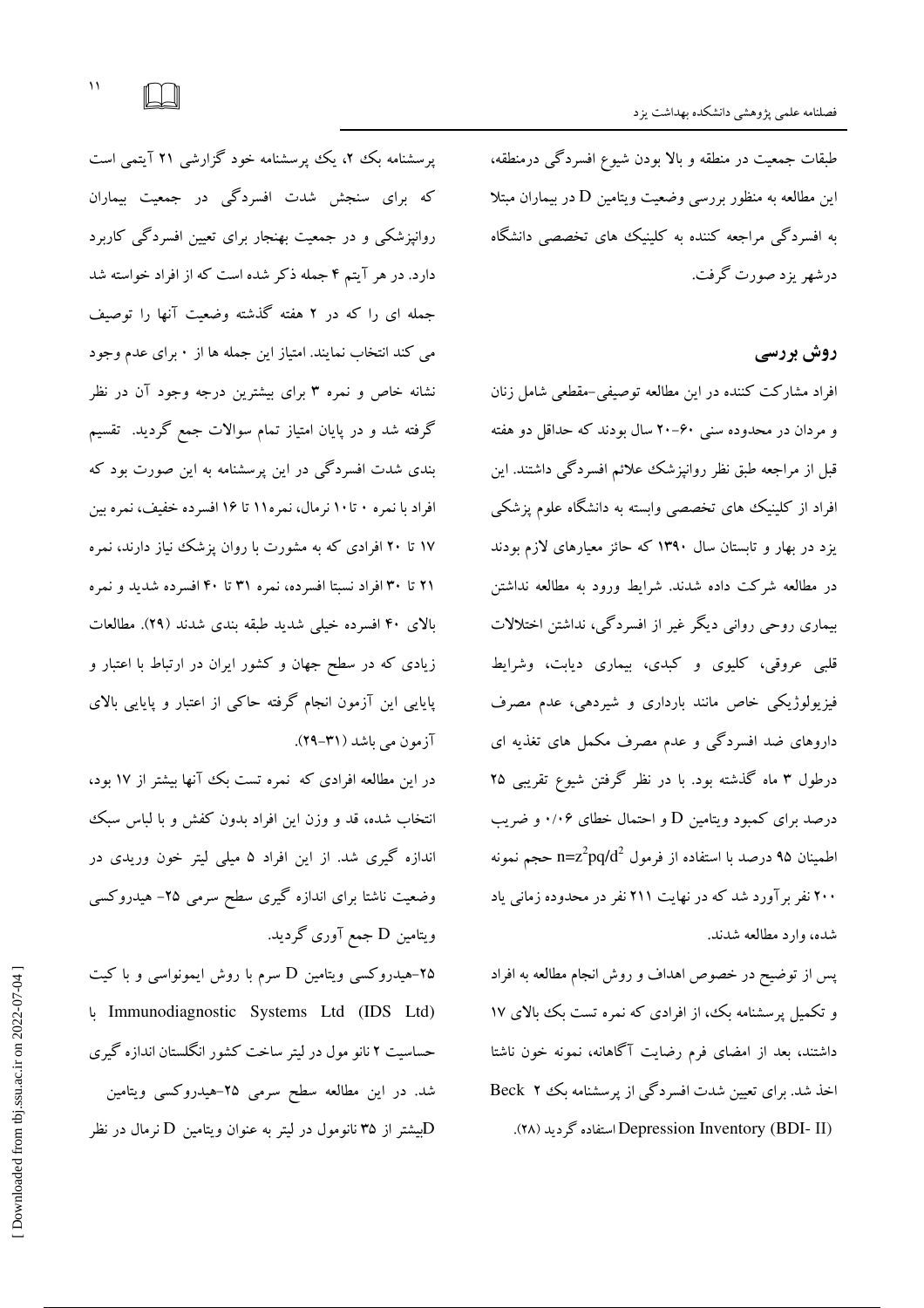گرفته شده، بین ۲۵ تا ۳۵ به عنوان کمبود خفیف، بین۱۲/۵ تا ۲۵ به عنوان کمبود متوسط و زیر ۱۲/۵ نانومول در لیتر کمبود شدید ويتامين D در نظر گرفته شده است (۶).

برای آنالیز داده ها از نرم افزار SPSS نسخه ۱۱ و از آزمون های مجذور كاي، Student t-test وMann-Whitney استفاده گردید. برای داده های کمی که از توزیع نرمال پیروی می کردند میانگین با انحراف معیار و آنهایی که از این توزیع یبروی نمبی کردند صدک های ۲۵، ۵۰ (میانه) و ۷۵ گزارش و برای داده های کیفی از جداول توزیع فراوانی استفاده شد. برای مشخص نمودن توزیع متغیرهای کمی از آزمون Kolmogorov-smirnov استفاده شد. P-value کمتر از ۰/۰۵ به عنوان معنی دار در نظر گرفته شد.

### ىافته ها

از میان افراد شرکت کننده، ۷۰ نفر(۳۳/۲درصد) مرد و ۱۴۱ نفر (۶۶/۸ درصد) زن بودند. میانگین سن، قد، وزن، نمایه توده بدنی و نمره یک افراد شرکت کننده در جدول ۱ نشان داده شده است. میانه غلظت سرمی ۲۵-هیدروکسی ویتامین P۶/۴ D نانو مول در لیتر بود. مقایسه صدک ها و توزیع فراوانی وضعیت وبتامین D بر حسب جنس در جدول ۲ نشان داده شده است.

کل جنس ز ن مرد انحراف معيار± ميانگين انحر اف معبار ± مبانگين انحراف معبار ± مبانگين تعداد تعداد تعداد متغير سن(سال)  $rrr/F \pm 9/r$  $\mathbf{y} \cdot \mathbf{y}$  $rrr$   $\pm \lambda/\nu$  $149$  $rr/r \pm 1.7r$ ۶λ وزن (کیلوگرم)  $9A/1 \pm 11/9$  $Y, Y$  $99/4 \pm 11/4$  $146$  $Vf/T \pm 11/4A$  $\mathbf{z}$ 109/7±9/9  $1YY/Y \pm 9Y/9$ قد (سانتىمتر)  $154'$   $+9'$  $190$  $119$ ۶۶ نمايه توده  $119$  $(Kg/m2)$ ىدن **YO/F±F/F** ۱۹۵ **YA/V ±F/9**  $YF/A \pm Y/9A$ ۶۶  $YY/1$   $\pm$ V/9  $Y.9$  $\mathbf{Y} \mathbf{Y} / \mathbf{Y} \pm \mathbf{A}$  $1F.$ **Y** FV/A ۶٩ نمره بک

جدول ۱: میانگین برخی از مشخصات کمی مورد مطالعه *بر* حسب جنس

ىدست آمد.

 $\Box$ 

فراوانی کمبود ویتامین P۵/V D درصد در کل افراد، ۴۹/۲

درصد در مردان و ۷۳/۸ درصد در زنان پدست آمد. توزیع

فراوانبی افراد مورد مطالعه بر حسب وضعیت ویتامین D و برخبی

در این مطالعه بین غلظت سرمی ۲۵-هیدروکسی ویتامین D با

نمایه توده بدن، تحصیلات و سن افراد ارتباط معنی داری وجود

نداشت، ولی وضعیت این ویتامین با شغل و جنس شرکت

کنندگان ارتباط معنی داری داشت (جدول ۳). توزیع فراوانی

وضعیت ویتامین D و شدت افسردگی در جدول ۴ نشان داده

شده است. شدت افسردگی با سن، جنس و شغل و نمایه توده

بدنی ارتباط معنی داری نداشت ولی بین شدت افسردگی با

سطح تحصیلات ارتباط معکوس و معنی داری مشاهده شد به

طوری که شدت افسردگی در افراد با سطح سواد زیر دیپلم

ضریب همبستگی بین ویتامین D با سن، نمایه توده بدن، نمره

تست بک، قد و وزن افراد به ترتیب ۰/۲ (۰۰۱۱-+P)، ۰/۰۶-

 $(P=\cdot/\tau)$   $\cdot/\cdot$   $\cdot$   $(P=\cdot/\cdot\cdot)$   $\cdot/\tau$   $(P=\cdot/9)$   $\cdot/\cdot\cdot$   $(P=\cdot/\tau)$ 

بیشتر از افراد دارای دیپلم و بالاتر بود (۰/۰۰۱- P=).

از متغیرهای مورد مطالعه در جدول ۳ نشان داده شده است.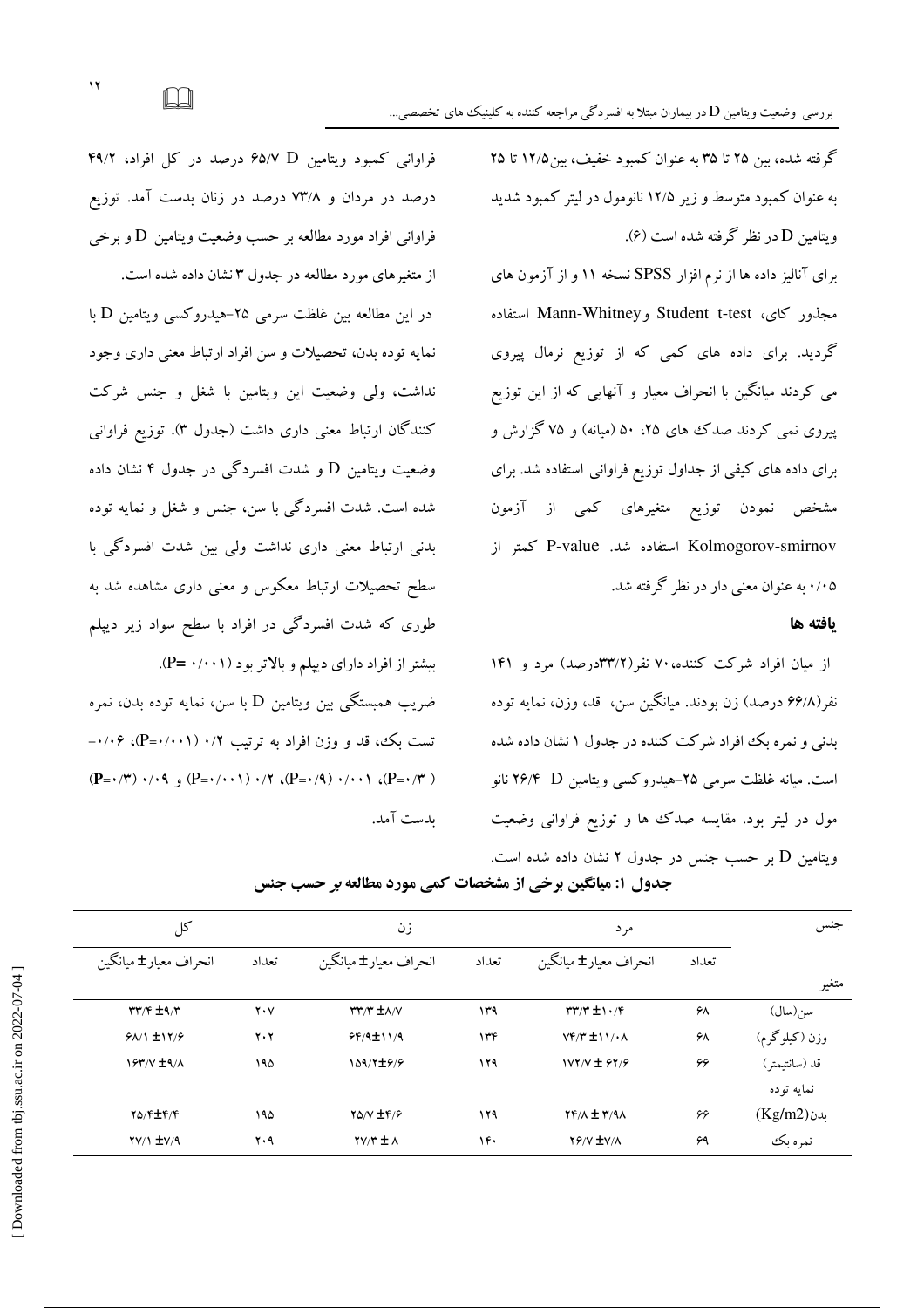| $P-v$                                                                       |                                    | کل                | زن                              |               |                               | مرد       |                                                |
|-----------------------------------------------------------------------------|------------------------------------|-------------------|---------------------------------|---------------|-------------------------------|-----------|------------------------------------------------|
|                                                                             | درصد                               | تعداد             | درصد                            | تعداد         | درصد                          | تعداد     |                                                |
|                                                                             |                                    |                   |                                 |               |                               |           | ۲۵–هیدروکسی ویتامین <b>D</b> (نانومول در لیتر) |
| $\star$ $\lt$ $\cdot$ / $\cdot$ $\star$                                     | V/F                                | ۱۶                | $\mathcal{N} \cdot \mathcal{S}$ | ۱۵            | 1/F                           |           | زیر ۱۲/۵                                       |
|                                                                             | T9/0                               | $\wedge\!\tau$    | $\Delta \cdot / \mathfrak{F}$   | ۷١            | 1V/F                          | $\gamma$  | $17/0 - 70$                                    |
|                                                                             | $1\lambda$ /۶                      | ٣٩                | $17/\lambda$                    | ١٨            | $\mathbf{r} \cdot \mathbf{r}$ | ۲۱        | $Y\Delta - Y\Delta$                            |
|                                                                             | $\mathbf{r} \mathbf{r}/\mathbf{r}$ | ٧٢                | $Y$ ۶/۲                         | $\mathsf{rv}$ | $\Delta \cdot /V$             | $r_0$     | بالای ۳۵                                       |
| $\overline{\mathbf{t}}$ $\mathbf{t}$ $\mathbf{t}$ $\mathbf{t}$ $\mathbf{t}$ |                                    |                   |                                 |               |                               |           | صدك                                            |
|                                                                             |                                    | $\lambda/\lambda$ | $1F/\Delta$                     |               |                               | $Y$ $9/0$ | ۲۵                                             |
|                                                                             |                                    | $Y$ $9$ / $Y$     | YY/9                            |               | ٣۶                            |           | ۵۰ (مبانه)                                     |
|                                                                             |                                    | $Y^q/Y$           | $T\Delta/\Lambda$               |               |                               | FO/F      | ٧۵                                             |
|                                                                             |                                    |                   |                                 |               |                               |           |                                                |

جدول ۲: مقایسه میانه و توزیع فراوانی وضعیت ویتامین D بر حسب جنس

\*Chi-Square Test

\*\* Mann-Whitney test

جدول ۳: توزیع فراوانی افراد مورد مطالعه بر حسب وضعیت ویتامین D (نانومول درلیتر) و برخی از متغیرهای مورد مطالعه

| وضعيت ويتامين D |                                  | كمبود شديد     |                                 | كمبود متوسط    |                                    | كمبود خفيف    |                             | طبیعی                  |                                    | کل             |                                      | $P-v^*$               |
|-----------------|----------------------------------|----------------|---------------------------------|----------------|------------------------------------|---------------|-----------------------------|------------------------|------------------------------------|----------------|--------------------------------------|-----------------------|
|                 |                                  |                | زیر ۱۲/۵                        |                | $(17/\Delta - 7\Delta)$            |               | $(70 - 70)$                 |                        | (بالای ۳۵)                         |                |                                      |                       |
| متغير           |                                  | تعداد          | درصد                            | تعداد          | درصد                               | تعداد         | درصد                        | تعداد                  | درصد                               | تعداد          | درصد                                 |                       |
| تحصيلات         |                                  |                |                                 |                |                                    |               |                             |                        |                                    |                |                                      |                       |
|                 | زيرديپلم                         | ۵              | V/F                             | ۲۶             | $\mathbf{r} \mathbf{q}/\mathbf{r}$ | $\lambda$ ۴   | Y1/Y                        | $\mathbf{Y}$           | $T1/\Lambda$                       | ۶۶             | $\mathbf{r} \mathbf{y} / \mathbf{r}$ | .7919                 |
|                 | ديبلم                            | ۴              | 9/9                             | $\mathbf{Y}$   | $Y^2/Y$                            | $\lambda$     | $Y \cdot / V$               | $\mathbf{y}$           | $Y$ ۶/۲                            | ۵٨             | $\mathsf{Y}\Lambda/\mathsf{F}$       |                       |
|                 | دانشگاهی                         | ۶              | $\mathsf{V}/\mathsf{d}$         | $\tau\tau$     | $\mathfrak{FT}/\Delta$             | $\mathcal{N}$ | $\mathcal{N}/\Lambda$       | $\mathsf{V}\mathsf{V}$ | $\mathbf{r}$                       | ۸۰             | $\Upsilon$                           |                       |
| شغل             | بیکار                            | $\lambda$      | $\mathbf{y}$ .                  | $\mathbf{r}$   | $\mathfrak{r}$ .                   |               | $\bullet$                   | $\mathbf{r}$           | $\mathfrak{r}$ .                   | ۵              | $\mathbf{Y}/\mathbf{F}$              | $\cdot/\cdot$ $\cdot$ |
|                 | کارگر                            | $\bullet$      | $\bullet$                       | $\mathbf{r}$   | ۲۵                                 |               | ۵۰                          | ۲                      | $Y\Delta$                          | ۸              | $\mathbf{r}/\mathbf{q}$              |                       |
|                 | كارمند                           | ٣              | 9/1                             | $\lambda$      | $\mathbf{r}$                       | ۴             | 9/1                         | $\lambda$              | FO/O                               | $\tau\tau$     | 19/7                                 |                       |
|                 | خانه دار                         | ٨              | $\lambda$                       | ۵۱             | ۵۱                                 | ٣             | $\lambda$                   | ۲۹                     | ٢٩                                 | $\cdots$       | $FA/\Delta$                          |                       |
|                 | آزاد                             | $\lambda$      | $Y/\mathcal{F}$                 | ٩              | $\mathbf{Y}\mathbf{Y}/\mathbf{Y}$  | $\lambda$     | $Y/\sqrt{Y}$                | ١٨                     | Y                                  | ٣٩             | 19/T                                 |                       |
|                 | دانشجو                           | $\lambda$      | $\Delta/\P$                     | ۶              | $r\rho/r$                          | $\lambda$     | $T\Delta/T$                 | ۴                      | $\Upsilon\Upsilon/\Delta$          | $\mathcal{N}$  | $\Lambda/\mathfrak{k}$               |                       |
|                 |                                  |                |                                 |                |                                    | ۶             |                             |                        |                                    |                |                                      |                       |
|                 | گروه سنی(سال)                    |                |                                 |                |                                    |               |                             |                        |                                    |                |                                      |                       |
|                 | زیر ۲۵                           | ۵              | $\mathcal{N} \cdot \mathcal{N}$ | $\mathbf{y}$ . | $Y\$                               | $\mathcal{N}$ | $Y \cdot / \Lambda$         | $\mathcal{N}$          | $\Upsilon V/\Upsilon$              | ۴۸             | $\mathbf{Y} \mathbf{Y} / \mathbf{Y}$ | $\cdot/\mathcal{V}$   |
|                 | $Y\Delta - Y\Delta$              | ۵              | ۶                               | ٣٩             | f                                  | $\mathcal{N}$ | 10/0                        | ۲V                     | $\mathbf{r} \mathbf{y}$            | $\Lambda$ ۴    | $F \cdot / V$                        |                       |
|                 | $40 - 60$                        | ۵              | 9/9                             | $\mathcal{N}$  | YY/Y                               | $\gamma$      | $\Upsilon\Upsilon/\Upsilon$ | ١٨                     | $\mathbf{r} \mathbf{r}/\mathbf{r}$ | ۵۲             | $Y\Delta/Y$                          |                       |
|                 | بالای ۴۵                         | $\bullet$      | $\bullet$                       | $\pmb{\Delta}$ | YY/Y                               | ٣             | 11/9                        | $\lambda$ ۴            | 94/9                               | $\gamma\gamma$ | $\mathcal{N} \cdot \mathcal{S}$      |                       |
|                 | $(\text{kg/m}^2)$ نمايه توده بدن |                |                                 |                |                                    |               |                             |                        |                                    |                |                                      |                       |
|                 | زیر ۱۸/۵                         | $\bullet$      | $\bullet$                       | ۴              | $\Delta V/\Lambda$                 | ٠             | $\bullet$                   | ٣                      | FY/9                               | ٧              | $\mathbf{r}/\mathbf{r}$              | .709                  |
|                 | $1\Lambda/\Delta - 7\Delta$      | ۶              | $\rlap / \eta / \eta$           | $\tau\tau$     | TV/1                               | $\mathsf{N}$  | 19/1                        | rr                     | TV/1                               | ۸۹             | $F\Delta/\Lambda$                    |                       |
|                 | $\Upsilon \Delta - \Upsilon$ .   | ۴              | $\Delta/\Lambda$                | ٢۵             | $Y^2/Y$                            | $\mathsf{v}$  | YF/F                        | $\mathbf{y}$           | $\mathbf{r}\mathbf{r}/\mathbf{r}$  | ۶۹             | $T\Delta/\Delta$                     |                       |
|                 | بالای ۳۰                         | $\mathfrak{r}$ | $17^{\prime}/\Lambda$           | ۱۵             | $\Delta$ 1/V                       | $\lambda$     | $\mathbf{r}/\mathbf{r}$     | ٩                      | $\mathsf{r}_1$                     | ۲۹             | 1F/9                                 |                       |

Chi-Square Test

 $\Box$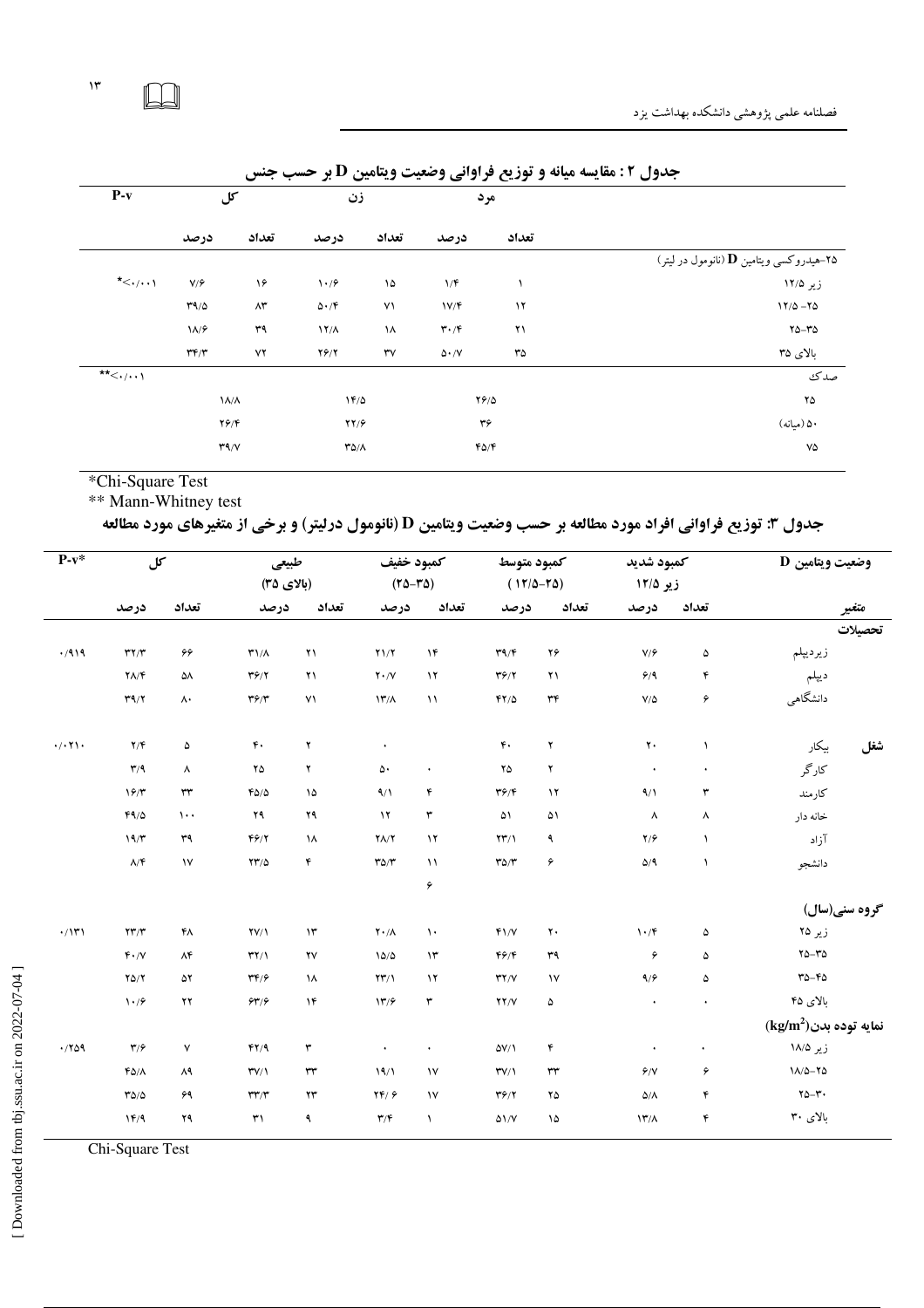| افسردگی       | نیاز به مشورت با روانپزشک |              |                        | نسبتا افسرده                         |              | شديد                         |       | خیلی شدید                          |
|---------------|---------------------------|--------------|------------------------|--------------------------------------|--------------|------------------------------|-------|------------------------------------|
| سطح ويتامين D | تعداد                     | درصد         | تعداد                  | درصد                                 | تعداد        | درصد                         | تعداد | درصد                               |
| نر مال        | ۱۴                        | $Y\Lambda/F$ | $\mathsf{r}\mathsf{v}$ | $\mathbf{r} \mathbf{v} / \mathbf{r}$ | $\mathsf{v}$ | $\mathbf{Y}\wedge\mathbf{Y}$ | ۴     | $\mathbf{r} \mathbf{r}/\mathbf{r}$ |
| كمبود خفيف    | ٩                         | $1/\sqrt{r}$ | ٢٠                     | $Y \cdot / Y$                        | ٩            | $Y \cdot / \Delta$           |       | $\lambda/\lambda$                  |
| كمبود متوسط   | ۲۴                        | ۴۹           | ٣۵                     | $T\Delta/F$                          | ۱۴           | $T1/\Lambda$                 | ۶     | $T/\sqrt{9}$                       |
| كمبود شديد    | ۲                         | $f/\lambda$  | $\checkmark$           | V/1                                  | ۴            | 9/1                          | ٣     | V/V                                |
| کل            | ۴۹                        | YY/Y         | ۹۹                     | ۴٨                                   | ۴۴           | $Y \frac{1}{T}$              | ۱۴    | 9/1                                |
|               |                           |              |                        |                                      |              |                              |       |                                    |

جدول۴: توزیع فراوانی افراد مورد مطالعه بر حسب وضعیت ویتامین D و شدت افسردگی

Chi-Square;  $P = \frac{1}{11}$ 

مطالعه مظفری و همکاران نیز فراوانی ۸۰ درصدی کمبود ویتامین D در زنان مبتلا به دیابت بارداری در شهر یزد گزارش شده است (۹). از دلایل احتمالی شیوع بالای کمبود ویتامین D در شهر یزد می توان به شرایط فرهنگی، نوع پوشش و پرهیز از قرار گرفتن در معرض نور آفتاب اشاره کرد.

مطالعاتی که در مورد وضعیت ویتامین D در ایران انجام شده نبز نشانگر شیوع بالای کمبود این ویتامین در کشورمی باشد. در مطالعه هاشمی پور و همکاران در تهران ۴۴/۸ درصد از افراد ۴۲–۳۰ ساله، ۴۷/۲ درصد از افراد ۱۹–۱۰ ساله و ۵۹/۵ درصد از افراد ۲۴–۲۰ ساله کمبود ویتامین D داشتند (۶). در مطالعه ای در اصفهان نیز شیوع ۴۶/۲ درصد در دانش آموزان ۱۸–۱۴ ساله گزارش شده است (۳۲). در مطالعه استاد رحیمی و همکارانش شیوع کمبود این ویتامین در تبریز ۶۴/۲ درصد گزارش شد (۳۳).

در مطالعه حاضر وضعیت ویتامین D با شغل شرکت کنندگان ارتباط معنی داری داشت. در بین مشاغل مختلف، بیشترین درصد فراوانی کمبود ویتامین D به ترتیب در دانشجویان، کارگران و زنان خانه دار و کمترین درصد در مشاغل آزاد دیده

# بحث و نتیجه گیری

به طور کلبی در این مطالعه ۶۵/۷ درصد افراد به درجاتی از کمبود ویتامین D میتلا بودند. ۷/۶ درصد از افراد افسرده از کمبود شدید، ۳۹/۵ درصد از کمبود متوسط و ۱۸/۶ درصد از کمبود خفیف ویتامین D رنج می بردند. کمبود این ویتامین به طور معنی داری در بین زنان بیشتر از مردان بود(۷۳/۸ در مقابل ۴۹/۲ درصد). با عنایت به منطقه مورد مطالعه که از لحاظ آب و هوا یک شهر کویری و آفتابی محسوب می شود و با توجه به زمان خونگیری که در ماه های خرداد و تیر بوده است، شیوع بالای کمبود ویتامین D غیر قابل انتظار است. مطالعات دیگری که در شهر یزد به بررسی وضعیت ویتامین D یرداخته اند نیز کمبود ویتامین D را در حد غیر قابل انتظاری گزارش کرده اند (۷–۹). در مطالعه ی شکیبا و همکاران که در میان پرسنل یکی از بیمارستانهای شهر یزد صورت گرفت، درصد کمبود ویتامین 4۱/۵ D درصد گزارش شد که از این میان ۵۳/۷ درصد آنها مبتلا به کمبود شدید بودند (۸). همچنین مطالعه ی دیگری که در بین دانش آموزان دختر دوره راهنمایی در شهر یزد انجام گرفت، کمبود این ویتامین ۶۰ درصد گزارش شد (۷). در

 $\Box$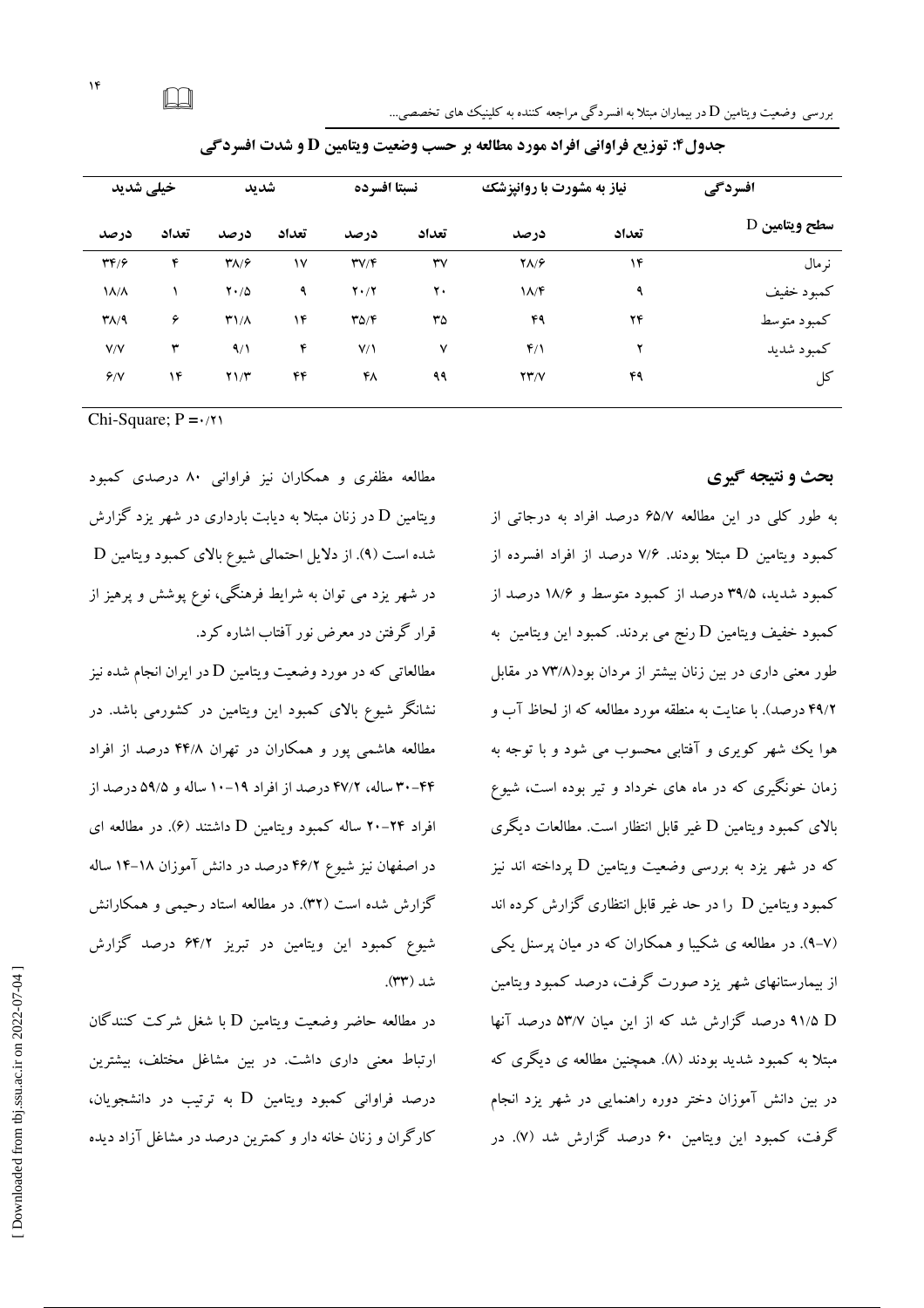شد. هرچند بین غلظت سرمی ۲۵–هیدرکسی ویتامین D با نمایه توده بدنی شرکت کنندگان ارتباط معنی داری وجود نداشت، ولی در میان افراد با نمایه توده بدنی بالای ۳۰ بیشترین درصد کمبود ویتامین D و زیر ۱۸ کمترین درصد کمبود این ویتامین حاصل شد (جدول ٣).

بر اساس نتایج مطالعه حاضر سطح سرمی ۲۵-هیدروکسی ویتامین D با نمره بک اارتباط معنی داری نداشت. مطالعاتی که ارتباط وضعیت ویتامین D و افسردگی را بررسی کرده اند، نتایج متناقضی را ارائه می دهند. احتمالا تناقض دربرخی از این مطالعات به دلیل تفاوت در حجم نمونه، روش مطالعه و عوامل مخدوش گر، یا بررسی گروه های هدف خاص مثل بیماران Fibromyalgia، آلزايمر، هايير ياراتيروئيديسم ثانويه و افراد وابسته به الكل مي باشد (٢۴، ٢١، ١٥).

نتايج يک مطالعه ي کوهورت که توسط Milaneschi و همکاران در طول ۶ سال در ایتالیا با مشارکت ۹۵۴ نفر فرد بالای ۶۵ سال انجام شد، نشان داد که کمبود ویتامین D ریسک فاکتوری برای بروز علایم افسردگی در افراد سالمند می باشد که در این مطالعه ارتباط قوی تری در زنان نسبت به مردان دیده شد (۲۲).

مطالعه ای که توسط مرکز ملی کنترل و پیشگیری از بیماریها، در ۸۹ منطقه جغرافیایی در سطح ایالات متحده آمریکا در سالهای ۱۹۸۸تا ۱۹۹۴ انجام گرفت نشان داد که افراد با کمبود ویتامین در مقایسه با افراد با ویتامین  ${\rm D}$  نرمال علایم افسردگی بیشتری  ${\rm D}$ داشتند (۳۵). Hoogendijk وهمکارانش نیز کاهش سطوح سرمی ویتامین D را با بروز افسردگی در ۱۲۸۲ فرد سالمند ۹۵–۶۵ ساله معنی دار گزارش کرده اند. نتایج این مطالعه نشان

داد کمبود ویتامین D با هر دو نوع افسردگی شدید و خفیف در ارتباط بود (٢٠).

در برخی از مطالعات نیز همانند مطالعه حاضر بین شدت افسردگی و ویتامین D سرم ارتباطی یافت نشد. Pan A و همکارانش، در مطالعه ای که در چین بین ۳۲۶۲ مرد و زن ۵۰ تا ۷۰ ساله انجام دادند، ارتباط معناداری بین افسردگی و غلظت ویتامین D در افراد سالمند و میان سال مشاهده نکردند (۳۶). در مطالعه دیگری در ایالات متحده نیز بعد از تعدیل مخدوش گرهایی مثل سن، زمان سپری شده بیرون از خانه و سیگار، بین ويتامين D سرم و وجود افسردگي شديد، خفيف و متوسط هيچ ارتباط معنی داری مشاهده نشد. هر چند در این مطالعه کاهش شدت افسردگی با افزایش سطوح ویتامین D در ارتباط بود ولی معنی دار نبود (۱۷).

از دلایل بیان شده برای نقش ویتامین D در افسردگی حضور ۱و۲۵ دی هیدروکسی ویتامین D ، گیرنده های ویتامین VDR) D) وآنزیم فعال کننده این ویتامین (یک آلفا هیدروکسیلاز) و سیتوکروم P450 در نواحی مختلف سیستم عصبی مرکزی است. همچنین ویتامین D بیان فاکتورهای مهمی را تنظیم می کند که این فاکتورها انتقال عصبی و انعطاف پذیری سیناپسی را تحت تاثیر قرار می دهند (۲۳). همچنین مشاهده شده که ویتامین D به خاطر سنتز پروتئین های مخصوص باند کننده کلسیم و خاصیت آنتی اکسیدانی دارای نقش حمایتی از سیستم عصبي مي باشد (٣٧).

از محدودیت های این مطالعه، بررسی وضعیت ویتامین D تنها در گروه افراد افسرده و فقدان گروه شاهد بود. در آینده مطالعاتی برای مقایسه وضعیت این ویتامین در افراد افسرده با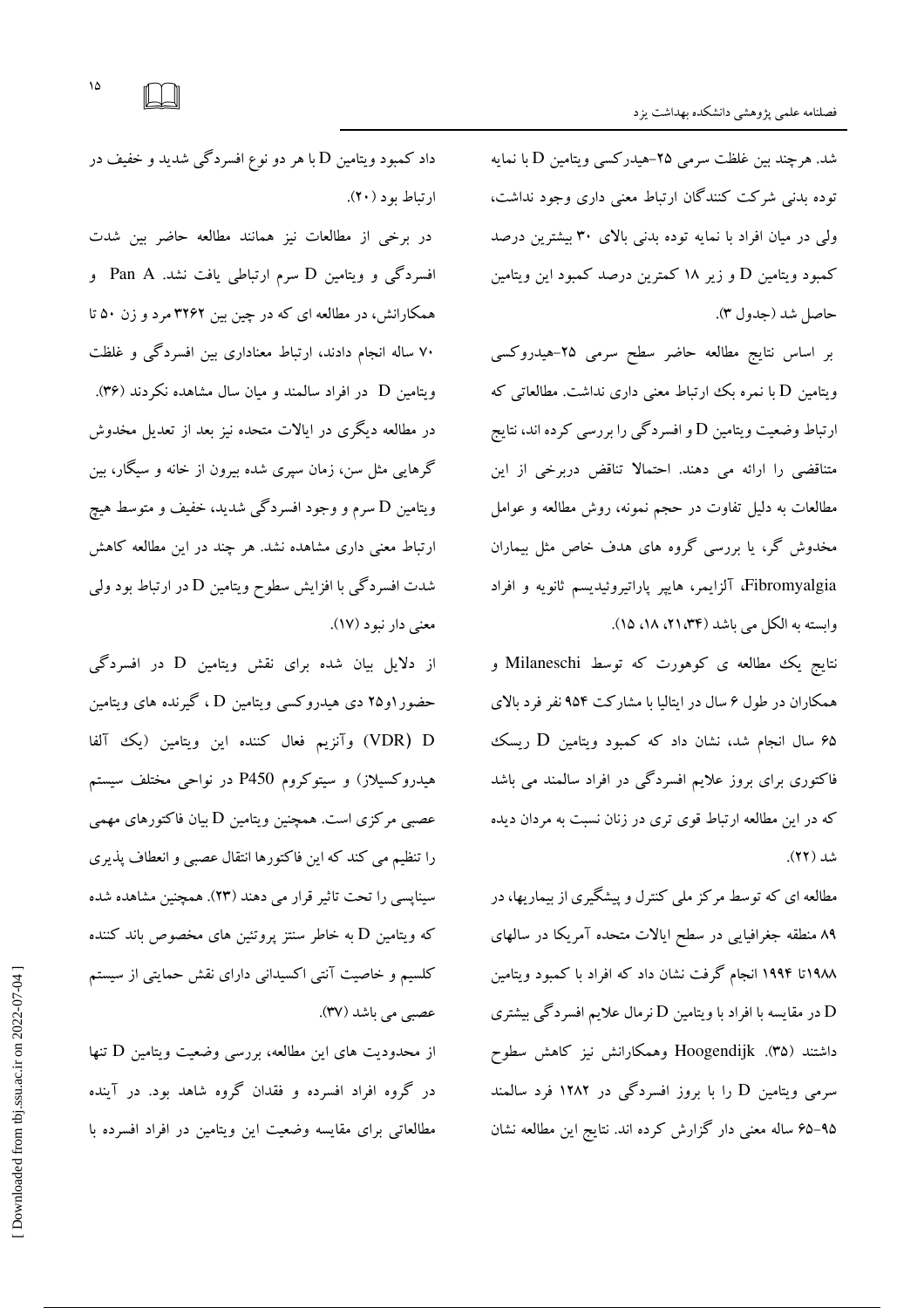| افراد غیر افسرده پیشنهاد می شود. همچنین از آنجایی که         | است. از طرفی درمان کمبود ویتامین D در افراد افسرده و نقش    |
|--------------------------------------------------------------|-------------------------------------------------------------|
| مطالعات کارازمایی بالینی با تجویز مکمل ویتامین D و اثر آن بر | آن در روند درمان افسردگی نیز موضوع مهمی است.                |
| افسردگی بسیار اندک انجام شده این نوع مطالعات کمک             | تقدیر و تشکر                                                |
| شایانی به این بحث می نماید.                                  | نویسندگان این مقاله بر خود لازم می دانند از تمامی افرادی که |
| با توجه به نتایج این مطالعه و سایر مطالعات در منطقه و شیوع   | در این مطالعه شرکت کردند، پرسنل محترم آزمایشگاه بوعلی و     |
| بالای کمبود ویتامین D در میان طبقات مختلف جمعیتی انجام       | همچنین مسئولین محترم کلیه مراکزی که در امر نمونه گیری       |
| مطالعات بیشتری در خصوص شناسایی علت آن امری ضروری             | کمک کردند تشکر و قدردانی نمایند.                            |

#### References

1- Gallagher ML. Krause's food and nutrition therapy, 12<sup>th</sup>. Saunders Elsevier; 2008: 74-78.

2- Calvo MS, Whiting SJ, Barton CN. Vitamin D intake: A global perspective of current status. J Nutr 2005; 135(2):310-16.

3- Gordon CM, Depeter KC, Feldman HA, et al. Prevalence of vitamin D deficiency among healthy adolescents. Arch Pediatr Adolesc Med 2004; 158(6): 531-537.

4- Hickey L, Gordon C. Vitamin D deficiency: new perspectives on an old disease. Current Opinion in Endocrinology & Diabetes 2004; 11(1):18-25.

5- Azizi F, Raees-Zadeh F, MirSaeed-Ghazi AA. Vitamin D deficiency in a population of Tehran's residents. Journal of the Faculty of Medicine 2000; 24:291-303. [Persian]

6- Hashemipour S, LarijaniB, Adibi H ,et al. Vitamin D deficiency and causative factors in the population of Tehran.BMC Public Health 2004; 4:38-40. [Persian]

7- Shakiba M, Nafei Z, Lotfi MH, et al. Prevalence of Vitamin D deficiency among female students in secondary guidance school in Yazd city. Acta Medica Iranica 2009; 47(3):209-214. [Persian]

8- Shakiba M, Rafiei P. Prevalence of vitamin D deficiency among medical staff in Shahid Sadoughi Hospital in Yazd, Iran. Tolooe behdasht J 1387; 7(3,4):22-30. [Persian]

9- Mozaffari-Khosravi H, Hosseinzadeh-Shamsi-Anar M, Salami M et al. The effect a single megadose of vitamin D on pro-inflammatory factors in mothers with gestational diabetes mellitus after delivery. J Shahid Sadoughi Univ Med Sci 2011; 19(2):242-56. [Persian]

10- Wagner C, Greer F. Prevention of rickets and vitamin D deficiency in infants, children, and adolescents. Am Acad Pediatrics 2008; 122:1142-1152.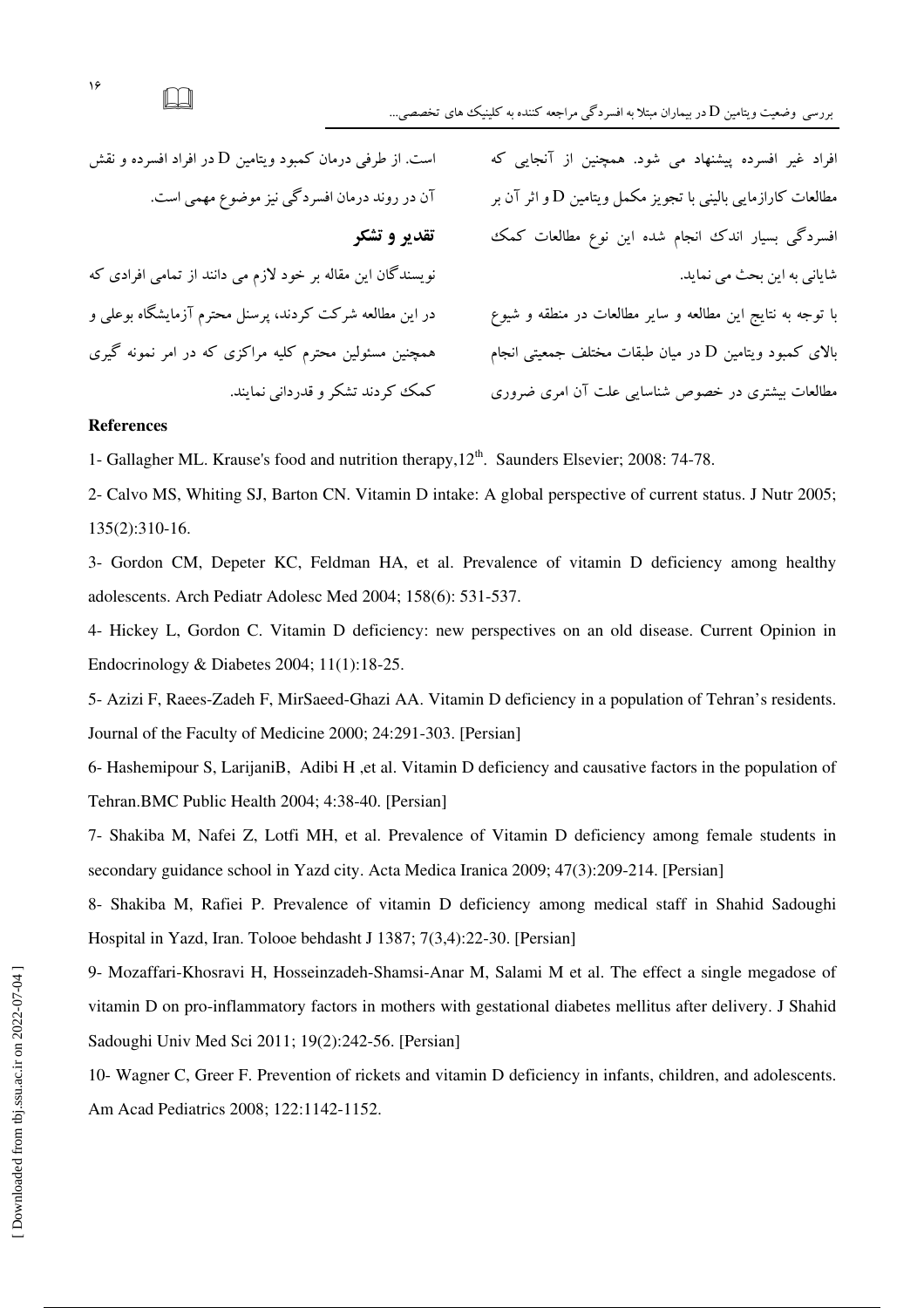11- Holick M. Sunlight and vitamin D for bone health and prevention of autoimmune diseases, cancers, and cardiovascular disease. Am J Clin Nutr 2004; 80(6):1678-1688.

12- Holick MF. Vitamin D deficiency. New Eng J Med 2007; 357:266-281.

13- Oudshoorn C, Mattace-Raso FU, Velde N, et al. Higher serum vitamin D3 levels are associated with better cognitive test performance in patients with alzheimer's disease. Dement Geriatr Cogn Disord 2008; 25:539-543.

14- Kalueff A, Minasyan A, Keisala T, et al. The vitamin D neuroendocrine system as a target for novel neurotropic drugs. CNS Neurol Disord Drug Targets 2006; 5(3):363-371.

15- Wilkins C, Sheline Y, Roe C, et al. Vitamin D deficiency is15 associated with low mood and worse cognitive performance in older adults. Am J Geriatr Psychiatry 2006; 14:1032-1040.

16- Przybelski R, Binkley N. Is vitamin D important for preserving cognition? A positive correlation of serum 25-hydroxyvitamin D concentration with cognitive function. Arch Biochem Biophys 2007; 460:202- 205.

17- Zhao G, Ford E, Li C, et al. No associations between serum concentrations of 25-hydroxyvitamin D and parathyroid hormone and depression among US adults. Cambridge Univ Press; 2010: 1- 7.

18- Jorde R, Waterloo K, Saleh F, et al. Neuropsychological function in relation to serum parathyroid hormone and serum 25-hydroxyvitamin D levels. J Neurol 2006; 253:464-470.

19- Jorde R, Sneve M, Figenschau Y, et al. Effects of vitamin D supplementation on symptoms of depression in overweight and obese subjects: randomized double blind trial. J Intern Med 2008; 264:599-609.

20- Hoogendijk WJ, Lips P, Dik MG, et al. Depression is associated with decreased 25-hydroxyvitamin D and increased parathyroid hormone levels in older adults. Arch Gen Psychiatry 2008; 65: 508–512.

21- Schneider B, Weber B, Frensch A, et al. Vitamin D in schizophrenia, major depression and alcoholism. J Neural Transm 2000; 107:839–842.

22- Milaneschi Y, Shardell M, Corsi AM, et al. Serum 25-hydroxyvitamin D and depressive symptoms in older women and men J Clin Endocrinol Metab 2010; 95(7):3225–3233.

23- McCann JC, Ames BN. Is there convincing biological or behavioral evidence linking vitamin D deficiency to brain dysfunction? FASEB J 2008: 22, 981–982.

24- Pruefer K, Veenstra T, Jirikowski G, et al. Distribution of 1,25-Dihydroxyvitamin D3 receptor immunoreactivity in the rat brain and spinal cord. J Chem Neuroanat 1999; 16:135-145.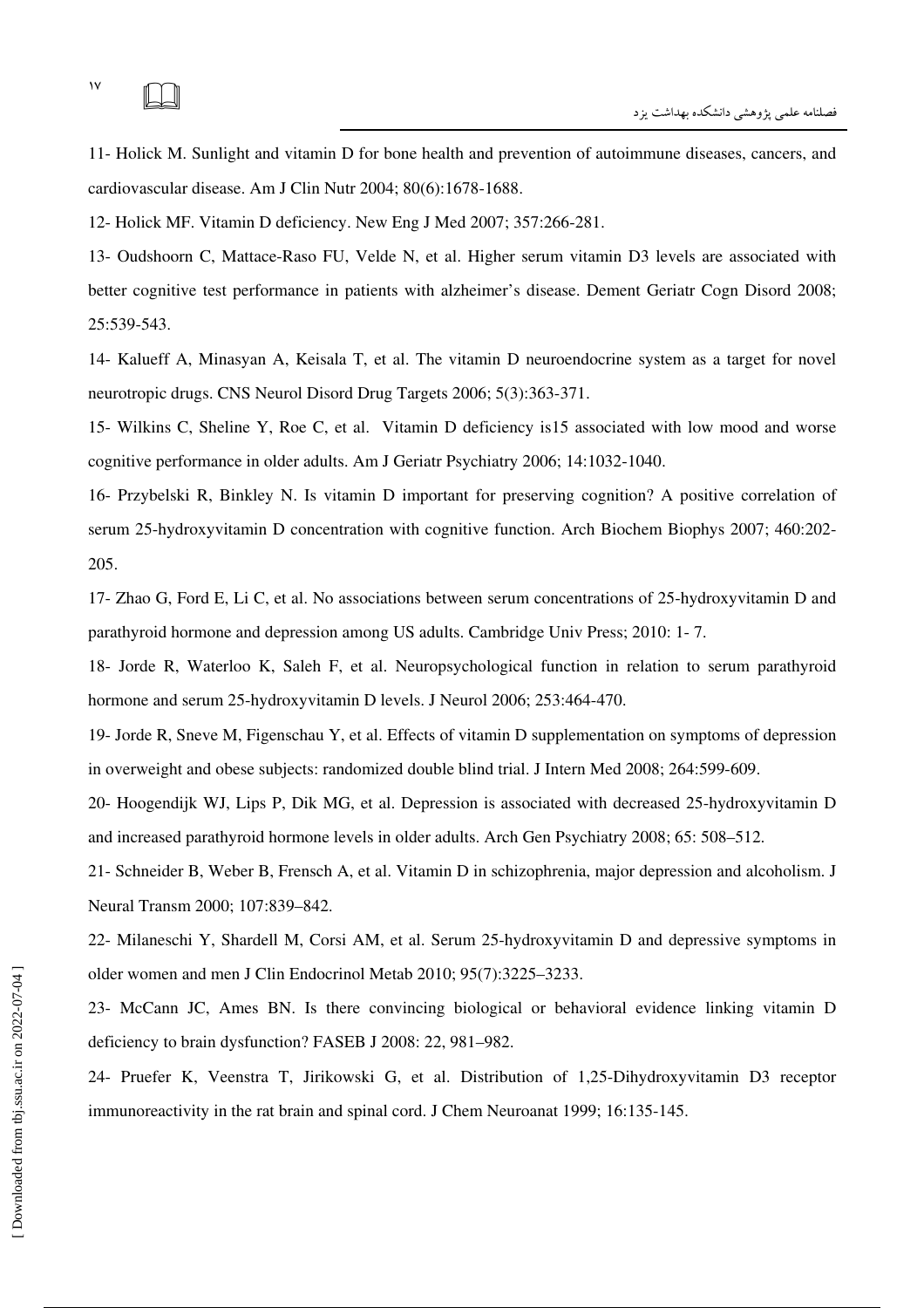25- Eyles D, Smith S, Kinobe R, et al. Distribution of the vitamin D receptor and 1 alpha-hydroxylase in human brain. J Chem Neuroana 2005; 29:21-30.

26- Kaplan HI, Sadokes BJ. Comprehenssive text book of psychiatry. Philadelphia: Lippincott Williams & Wilkins; 2000:95-110.

27- HBO, Deputy for Research and Technology. National Center for Medical Research, Health Deputy, Applied Research Office. Simaye Salamat. Tablor Publication1381; 4: 28. [Persian]

28- Blacker D. Comprehensive textbook of psychiatry. Philadelphia: Lippincott Williams & Wilkins; 2005: 929-955.

29- Beck AT, Ward CH, Mendelson M, et al. An inventory for measuring depression. Arch Gen Psychiatry 1961; 4: 225–36.

30- Groth-Marnat G. The handbook of psychological assessment.  $2<sup>nd</sup>$  ed. New York: John Wiley and Sons; 1990:100-120.

31- Steer RA, Rissmiller DJ . Use of the Beck Depression Inventory–11 with depressed geriatric patients. Behaviour Research and Therapy 2000; 38 (3): 311-318.

32- Poor reza H, Moosavi M, Aminoroaya A, et al. Prevalence of Vitamin D deficiency in students in Esfehan 1383. J of Mazandaran univ med sci 1385; 16(51):88-94. [Persian]

33- Ostad Rahimi A, Zarghami N, Sadigi A, et al. Prevalence of Vitamin D deficiency and some related factors among women in Tabriz. J of Tabriz univ med sci 1384; 27(4):7-11. [Persian]

34- Armstrong DJ, Meenagh GK, Bickle I, et al. Vitamin D deficiency is associated with anxiety and depression in fibromyalgia. Clin Rheumatol 2007; 26(4), 551–554.

35- Ganji V, Milone C, Cody M, et al. Serum vitamin D concentrations are related to depression in young adult US population: the Third National Health and Nutrition Examination Survey, International Archives of Medicine 2010; 3:29.

36- Pan A, Lu L, Franco OH, et al. Association between depressive symptoms and 25-hydroxyvitamin D in middle aged and elderly Chinese. J Affect Disord 2009; 118:240–243.

37- Fernandes de Abreu DA, Eyles D, Fe´ron F . Vitamin D, a neuroimmune modulator: Implications for neurodegenerative and autoimmune diseases. Psychoneuro endocrinology 2009; 34(1): 265–277.